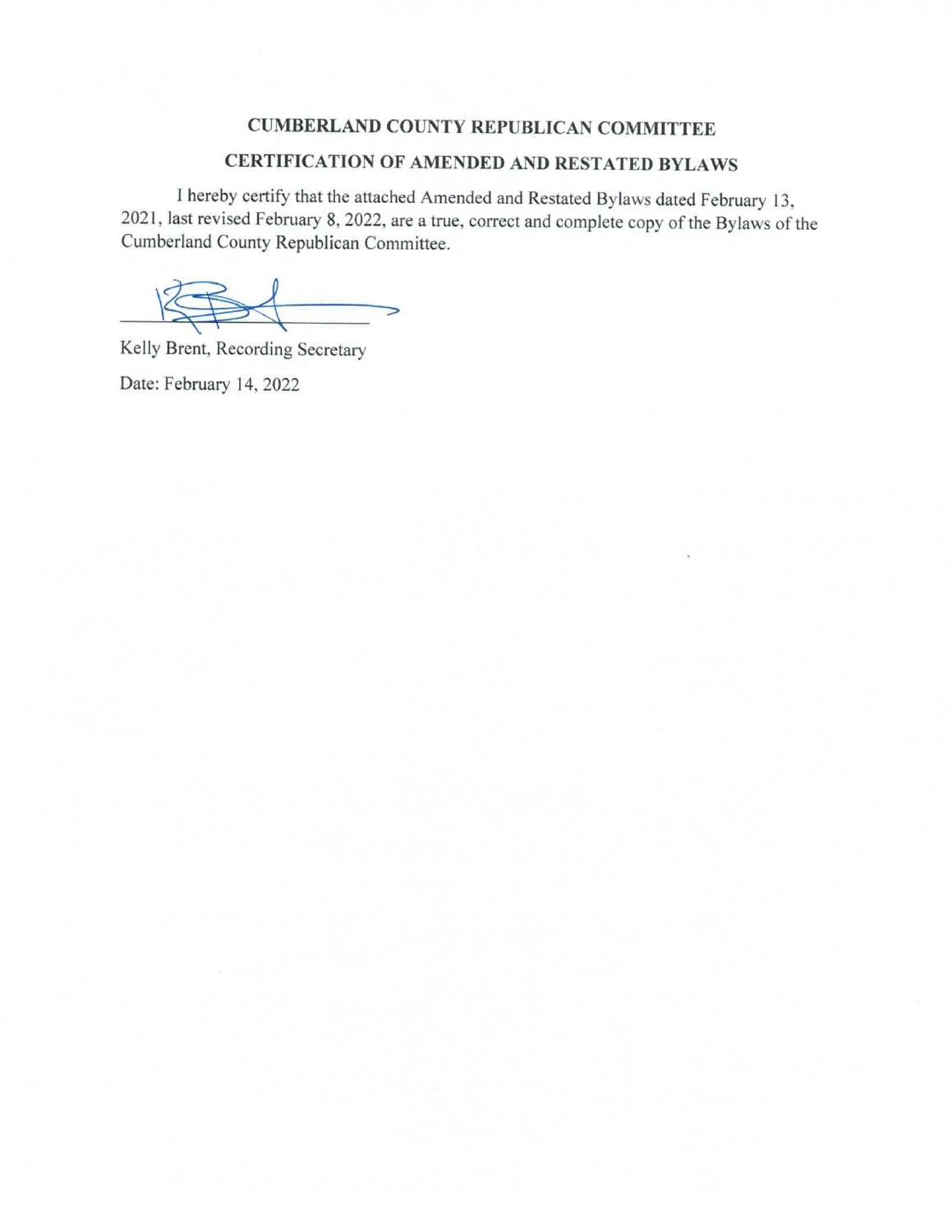# **THE BYLAWS OF THE CUMBERLAND COUNTY REPUBLICAN COMMITTEE AMENDED AND RESTATED FEBRUARY 13, 2021 LAST REVISED FEBRUARY 8, 2022**

The official name of the Republican organization in Cumberland County shall be

#### **THE CUMBERLAND COUNTY REPUBLICAN COMMITTEE.**

The Cumberland County Republican Committee shall be an association, which acting through its officers, shall have the power to acquire, own, hold, sell, mortgage or otherwise encumber, lease and manage real estate, to acquire and own or lease personal property, to incur obligations and indebtedness, and to hire and fire employees, and to conduct all business transactions involving the Republican Party. The Cumberland County Republican Committee shall have control of the Republican Party of Cumberland County and in the election districts, and shall have authority to put into effect such measures as shall promote its interest and that of its candidates in accordance with the following Bylaws:

### **RULE 1 – COUNTY COMMITTEE**

- **SECTION 1.** The Cumberland County Republican Committee shall be composed of two (2) members from each election district of Cumberland County, one of whom shall be a woman and one a man. Such members shall be elected at the Primary Election held in each gubernatorial election year by the Republican electors of the district and in each instance shall be a qualified elector and a registered Republican residing in such district. The members of The Cumberland County Republican Committee shall serve from the date of their election or appointment until the succeeding Primary Election held in a gubernatorial election year, unless sooner disqualified under these Bylaws.
- **SECTION 2.** Should any vacancy occur in the membership of The Cumberland County Republican Committee, the County Chair may fill such vacancy for the remainder of the term, by appointment of any qualified Republican elector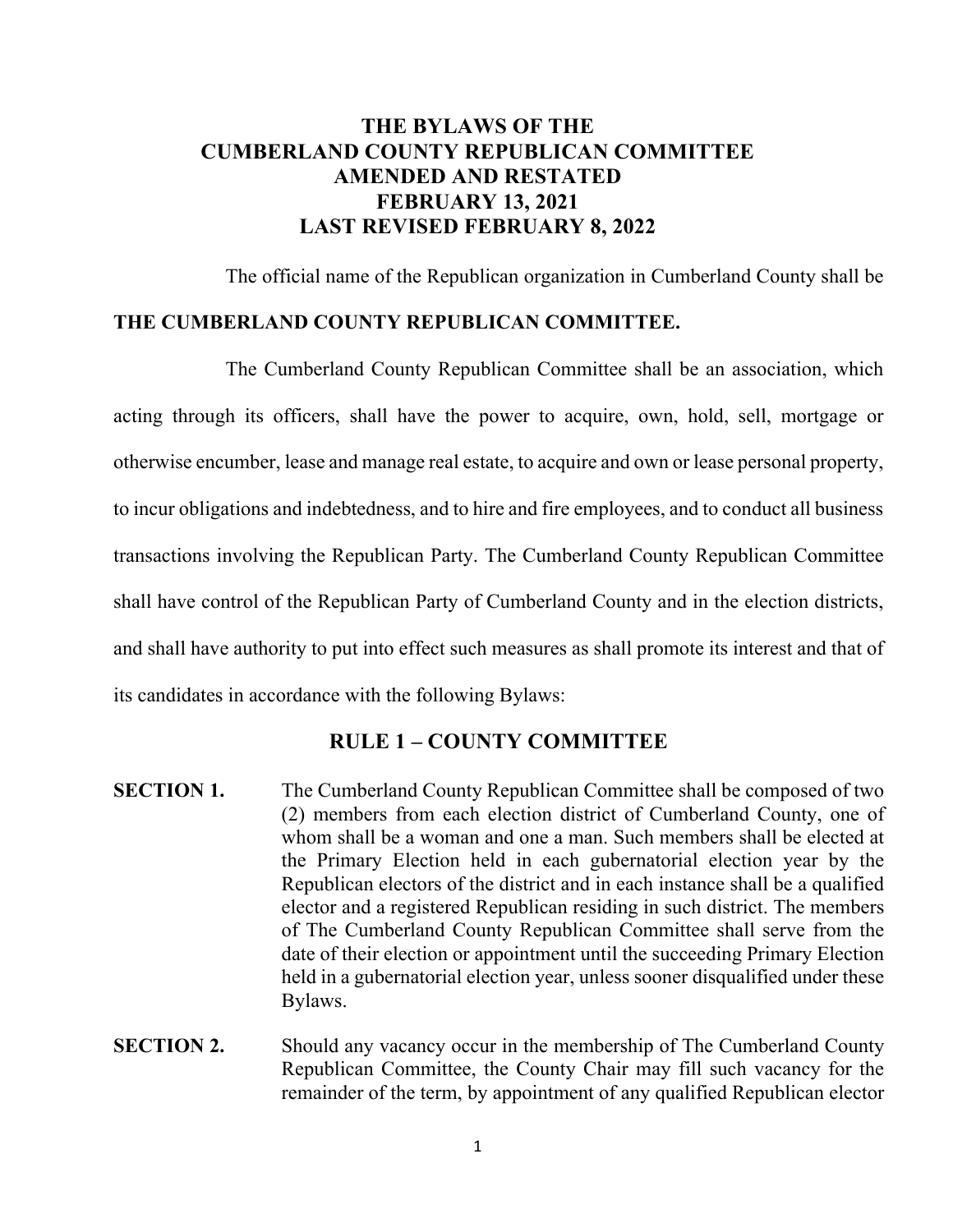residing within the district wherein such vacancy exists, regardless of gender. Notwithstanding the foregoing, the County Chair may not appoint any Committee members during the following time periods: (i) the period commencing on December 15 and ending immediately after the adjournment of the meeting held in the following calendar year for the endorsement of candidates in the primary election; and (ii) in gubernatorial election years, the period commencing on the date of the Primary Election and ending with the adjournment of the Reorganization Meeting.

- **SECTION 3**. In order for a member of The Cumberland County Republican Committee to be duly elected by write-in votes, that member must receive at least as many write in votes as the required number of signatures on a valid election petition for the same office.
- **SECTION 4.** The duties of a member of The Cumberland County Republican Committee shall consist of the following:
	- a. To faithfully attend meetings of The Cumberland County Republican Committee;
	- b. To support endorsed party candidates;
	- c. To arrange for appropriate distribution of campaign literature, posters and other election materials;
	- d. To arrange for appropriate coverage of polling places on primary and general election days;
	- e. To attempt to register new Republican voters;
	- f. To faithfully support the official functions and fundraising events of The Cumberland County Republican Committee; and
	- g. To perform such other duties as may be assigned by the County Chair.
- **SECTION 5** No person convicted or has entered a plea of Nolo Contendre to perjury, any felony or crime of moral turpitude in the 10 year period prior to commencement of his or her term, shall be eligible to be a member of The Cumberland County Republican Committee, or capable of holding any office in this Committee.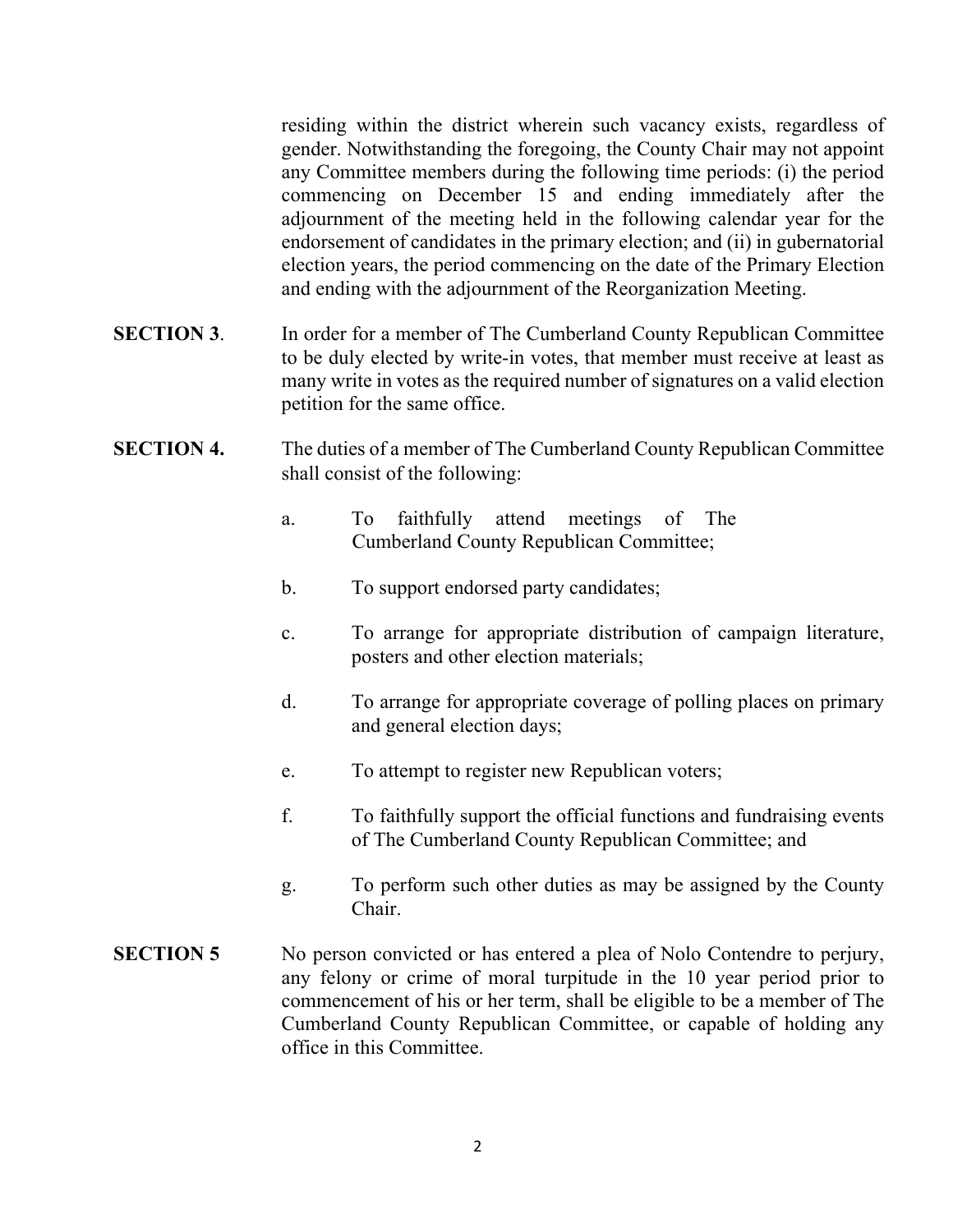### **RULE 2 – OFFICERS**

- **SECTION 1.** The officers of The Cumberland County Republican Committee shall consist of a County Chair, two Deputy County Chairs, five Vice Chairs, a Recording Secretary, a Corresponding Secretary, a Treasurer, and an Assistant Treasurer, all of whom shall be qualified Republican electors residing in Cumberland County.
- **SECTION 2.** The County Chair shall be elected on a secret ballot by a majority of The Cumberland County Republican Committee present in person or represented by valid proxies at the reorganization meeting. The County Chair does not need to be a current member of the Committee, but must have prior experience as a member, officer or committee chair of the Committee. The term of the County Chair shall end at the next reorganization meeting. No person may be elected for more than two (2) four-year terms as County Chair.
- **SECTION 3** The Deputy County Chairs, the Vice Chairs, the Recording Secretary, the Corresponding Secretary, the Treasurer, and the Assistant Treasurer shall be appointed by and shall serve at the pleasure of the County Chair. One of the Deputy County Chairs shall be male, and the other female.
- **SECTION 4.** None of the aforesaid officers need be members of The Cumberland County Republican Committee.
- **SECTION 5.** Should a vacancy occur in the office of County Chair by reason of death, resignation, or otherwise, such vacancy shall be filled by The Cumberland County Republican Committee within thirty (30) days.
- **SECTION 6.** Any vacancy occurring in any office appointed by the County Chair shall be filled by appointment made by said County Chair.

#### **RULE 3 – DUTIES OF OFFICERS**

**SECTION 1.** County Chair. The County Chair shall be the chief executive officer of The Cumberland County Republican Committee and, as such, shall put into operation the resolutions and actions of The Cumberland County Republican Committee and shall preside at its meetings and be an exofficio member of all committees. In the absence of the County Chair, one of the Deputy Chairs shall preside based on seniority. The County Chair shall have the responsibility for the supervision of the county, state and federal election campaigns in the county and shall be responsible for the training and standards of performance for Committee members.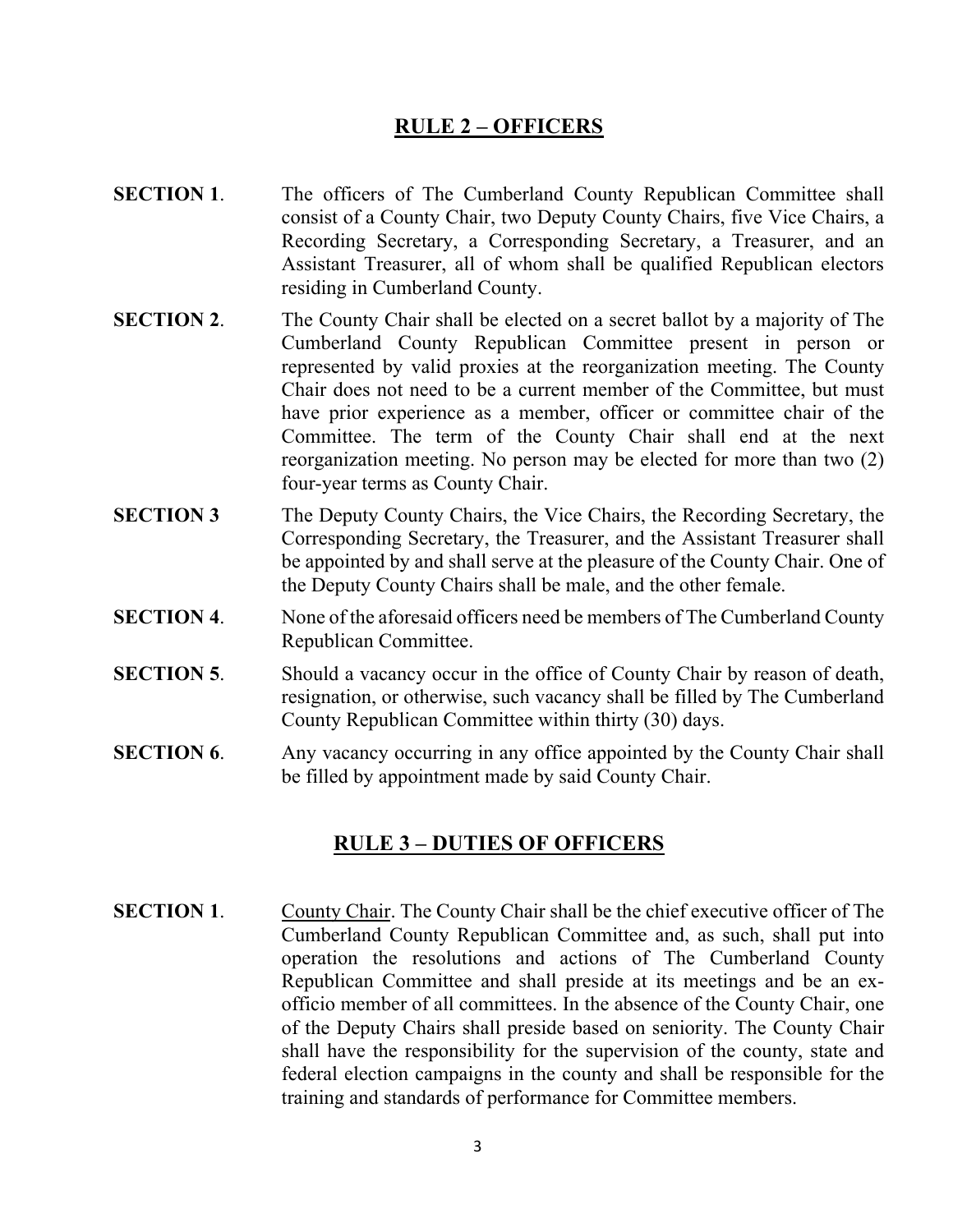- **SECTION 2.** Deputy Chairs. The Deputy Chairs shall perform such duties as directed by the County Chair. In the absence of the County Chair, one of the Deputy Chairs shall have charge of the conduct of the affairs of The Cumberland County Republican Committee and preside at the meetings of The Cumberland County Republican Committee, based on seniority. For purposes of determining which Deputy Chair has seniority for acting in the absence of the County Chair, the Deputy Chair of the opposite gender of the County Chair shall take precedence. The Deputy Chairs shall be exofficio members of all committees.
- **SECTION 3.** Vice Chairs. The Vice Chairs appointed by the County Chair shall perform such duties as directed by the County Chair.
- **SECTION 4.** Recording Secretary. The Recording Secretary shall keep the minutes of the proceedings of The Cumberland County Republican Committee in books provided for that purpose and shall perform such other duties as may be directed by the County Chair. All papers, documents and data in the Recording Secretary's possession shall be turned over to his or her successor.
- **SECTION 5.** Corresponding Secretary. The Corresponding Secretary shall maintain an accurate roll of committee members and their mailing addresses and shall perform such other duties as may be directed by the County Chair. All papers, documents and data in the Corresponding Secretary's possession shall be turned over to his or her successor.
- **SECTION 6.** Treasurer. The Treasurer shall receive and disburse, upon proper written authorization from the County Chair or his designee, all monies contributed for Party purposes. The Treasurer shall keep an accurate account of all receipts and expenditures, and shall report them quarterly to the Executive Committee. The Treasurer shall submit the books for the annual review as provided in Rule 4, Section 3. The fiscal year shall be January 1 to December 31. All funds, books, documents, and other data in the Treasurer's possession shall be turned over to his or her successor. The Treasurer shall comply with the provisions of all state and federal election laws. The Treasurer shall comply with the provision of all state and federal election laws. The Treasurer shall provide an annual report to The Cumberland County Republican Committee. The County Chair shall designate the banking institution or institutions in Cumberland County in which the Party's funds shall be deposited. The records of the receipts and expenditures of the Treasurer shall be open for inspection by any member of The Cumberland County Republican Committee upon reasonable notice.
- **SECTION 7.** Assistant Treasurer. The Assistant Treasurer shall perform any duties delegated by the Treasurer, or assigned by the County Chair, and shall report concerning Party functions in the absence of the Treasurer.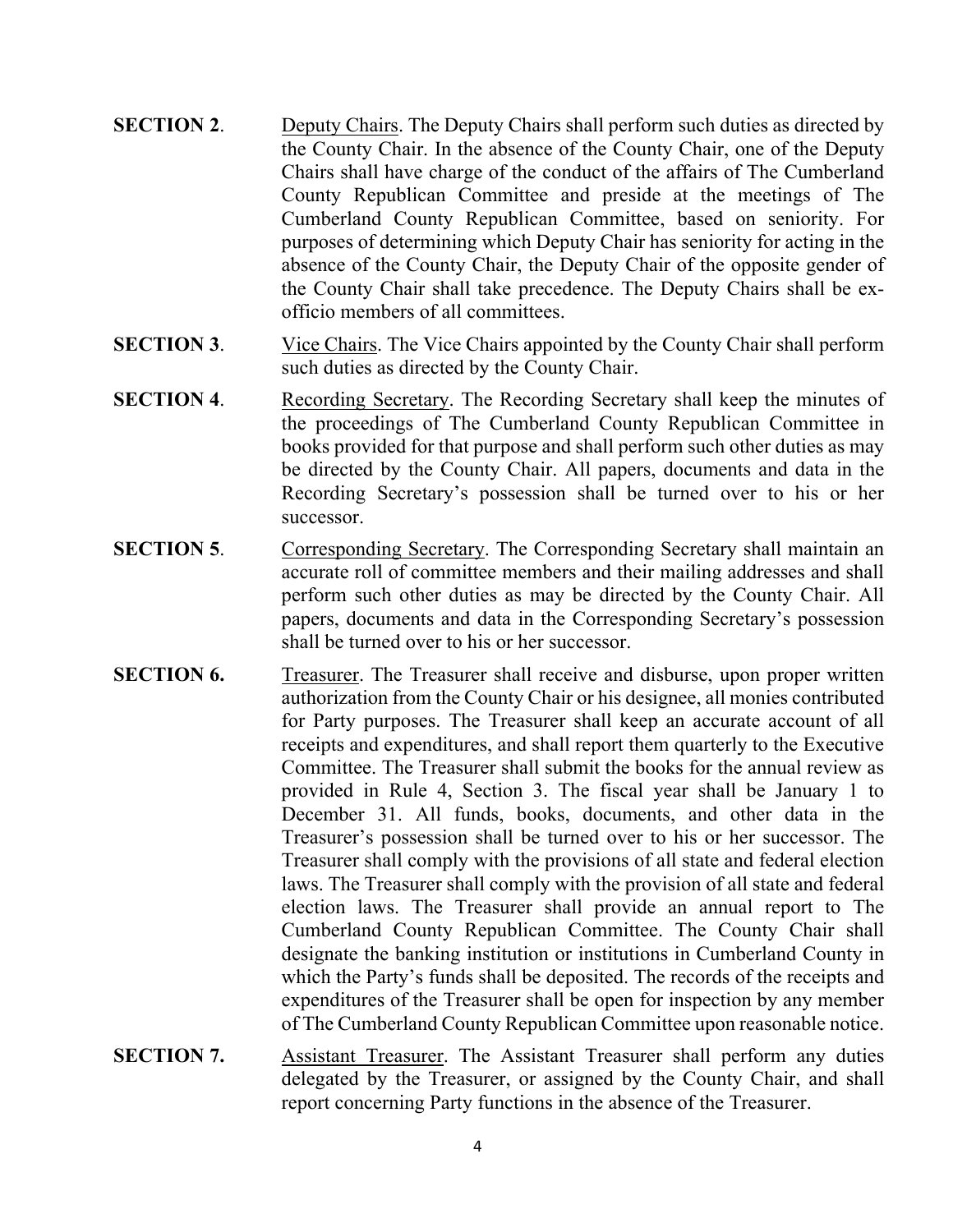## **RULE 4 – COMMITTEES**

- **SECTION 1.** Standing Committees. The Standing Committees shall be an Executive Committee, a Finance Committee, a Voter Registration Committee, a Candidate Interview Committee, a Candidate Development Committee, a Volunteer and Committee Person Recruitment and Training Committee, a Public Relations and Communication Committee, a Young Republicans Committee, a Campaign Liaison Committee, a Municipal Official/School Board Outreach Committee, and the Governor's Club Committee. Any other committee may be established at the discretion of the County Chair.
- **SECTION 2.** Executive Committee. The Executive Committee shall operate as the board of directors of The Cumberland County Republican Committee. The membership of the Executive Committee shall be the Chair, the Deputy Chairs, the Vice Chairs, the Recording Secretary, the Corresponding Secretary, the Treasurer, the Assistant Treasurer and not less than 10 atlarge members. Members of the Executive Committee do not need to be Committee members, but all members must be qualified Republican electors. The Executive Committee shall consider all the matters referred to it by the County Chair or delegated to it by these Bylaws.
- **SECTION 3.** Finance Committee. Within sixty (60) days after the reorganization meeting of The Cumberland County Republican Committee at which the County Chair has been elected, said Chair shall appoint a Finance Committee of not less than seven (7) members to serve until the next succeeding reorganization meeting unless removed in accordance with the Bylaws and shall designate one such appointee as Chair. Members of the Finance Committee need not be members of The Cumberland County Republican Committee, but must be qualified Republican electors. The Finance Committee shall annually review the accounts of the County Chair and The Cumberland County Republican Committee. The Finance Committee shall supervise fundraising programs. Any monies collected by the Finance Committee shall be reported to and promptly paid over to the Treasurer and receipt taken therefor.
- **SECTION 4.** Voter Registration Committee. Within sixty (60) days after the reorganization meeting of The Cumberland County Republican Committee at which the County Chair has been elected, said Chair may appoint a Voter Registration Committee of not less than seven (7) members to serve until the next succeeding reorganization meeting unless removed in accordance with these Bylaws and shall designate one such appointee as Chair. Members of the Voter Registration Committee need not be members of The Cumberland County Republican Committee, but must be qualified Republican electors. The Voter Registration Committee shall effect the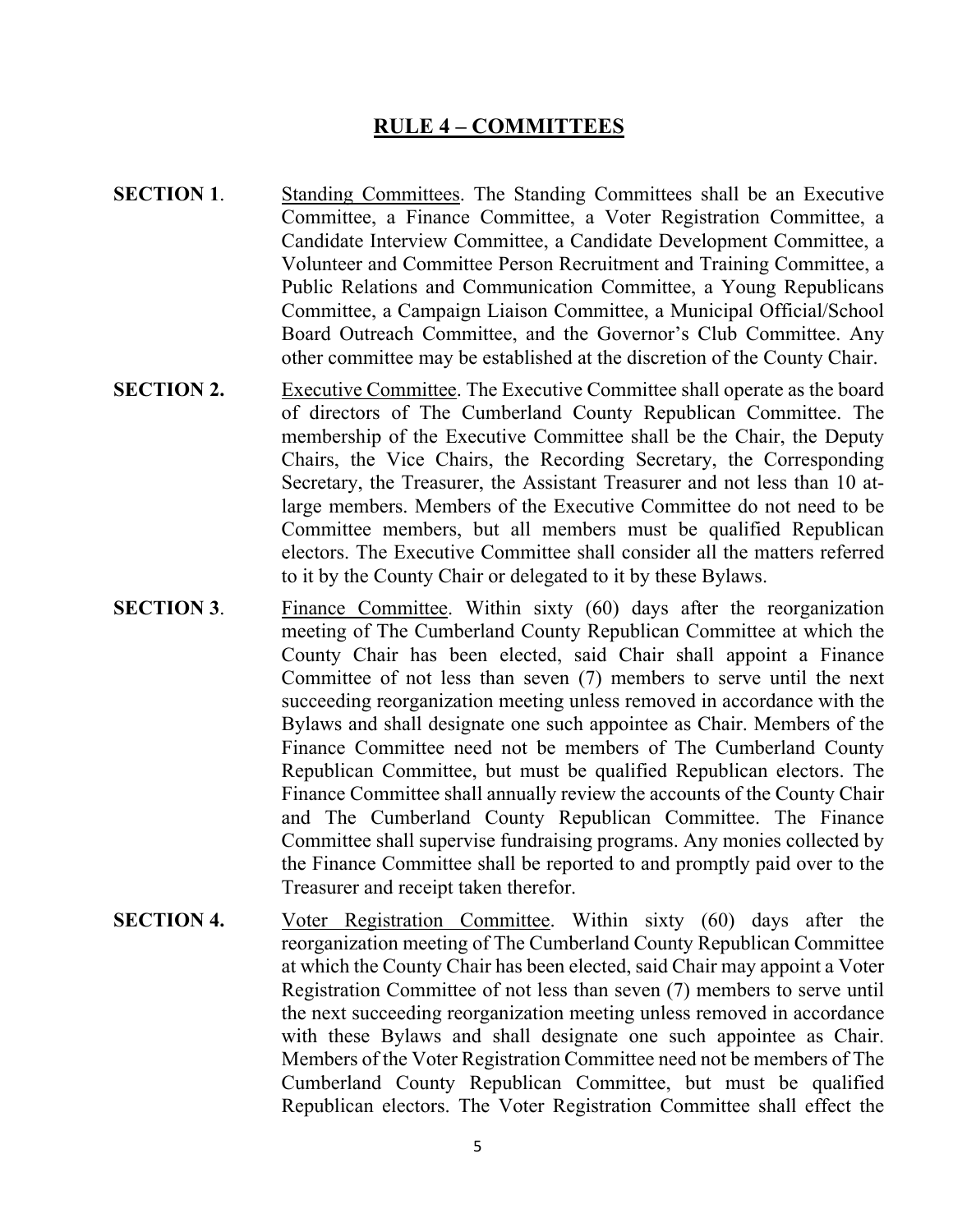necessary organization to maintain an active Republican voter registration program.

- **SECTION 5.** Candidate Interview Committee. The County Chair shall annually, at least sixty (60) days prior to the first day to file nominating petitions, appoint a Candidate Interview Committee of not less than the (10) nor more than thirteen (13) members, at least five (5) of whom shall be members of The Cumberland County Republican Committee. Any individual who is currently serving on the Candidate Development Committee, or is less than twelve (12) months removed from serving on the Candidate Development Committee, is not eligible to serve on the Candidate Interview Committee. The County Chair shall designate one member of the Candidate Interview Committee as Chair. It shall be the duty of this Committee to interview any potential candidate for any county-wide office, state senator, state representative or national representative whose election district shall include all or a portion of Cumberland County. The proceedings of the Candidate Interview Committee are to remain confidential. Only members of the Candidate Interview Committee (including ex officio members) and the candidate being interviewed can be present in the meeting. Any member of the Candidate Interview Committee who is related by blood or marriage to any candidate appearing before the Candidate Interview Committee, or is serving in an official capacity on the campaign of said candidate, must not participate in any interviews or deliberations concerning the office for which that candidate is seeking. This Committee shall report its recommendations to The Cumberland County Republican Committee for endorsement or other appropriate action. Unless otherwise directed by the Chair or unanimously agreed to by the members of the Candidate Interview Committee, the Committee shall vote on Candidate endorsements by secret ballot. Upon delivery of its report, the Candidate Interview Committee shall disband until reformed in accordance with these Bylaws.
- **SECTION 6.** Volunteer and Committee Person Recruitment and Training Committee. Within sixty (60) days after the reorganization meeting of The Cumberland County Republican Committee at which the County Chair has been elected, said Chair may appoint a Volunteer and Committee Person Recruitment and Training Committee and shall designate one such appointee as Chair. Members of the Volunteer and Committee Person Recruitment and Training Committee need not be members of The Cumberland County Republican Committee, but must be qualified Republican electors. The Volunteer and Committee Person Recruitment and Training Committee shall recruit and train volunteers and committee persons, especially those newly elected, and ensure they are indoctrinated into the duties and responsibilities of the position.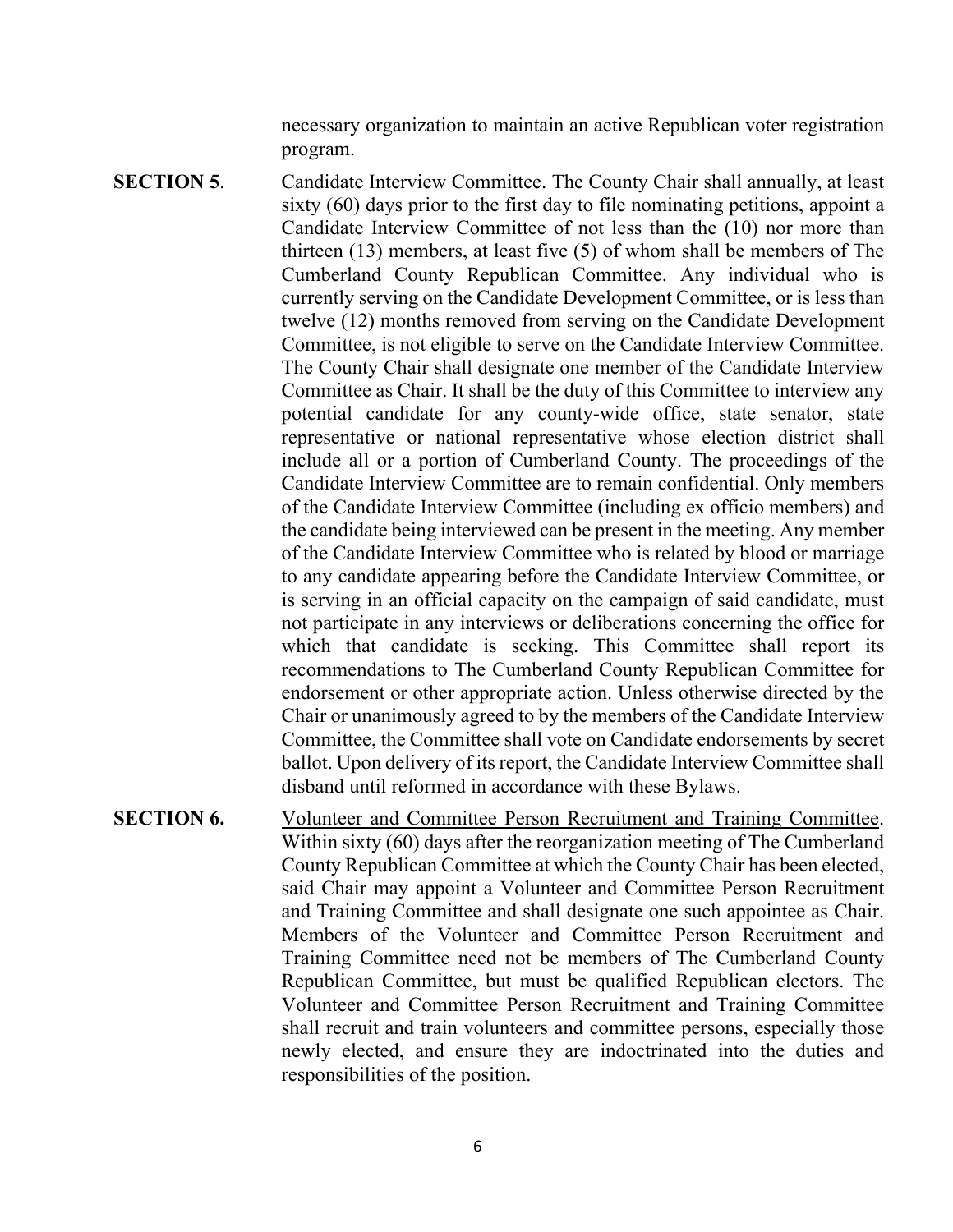- **SECTION 7.** Public Relations and Communication Committee. Within sixty (60) days after the reorganization meeting of The Cumberland County Republican Committee at which the County Chair has been elected, said Chair may appoint a Public Relations and Communication Committee and shall designate one such appointee as Chair. Members of the Public Relations and Communication Committee need not be members of The Cumberland County Republican Committee, but must be qualified Republican electors. The Public Relations and Communication Committee shall maintain the Committee website and provide notices of events and programs that are of interest to Republicans and that enhance and further the Party's interests.
- **SECTION 8.** Young Republicans Committee. Within sixty (60) days after the reorganization meeting of The Cumberland County Republican Committee at which the County Chair has been elected, said Chair may appoint a Young Republicans Committee and shall designate one such appointee as Chair. Members of the Young Republicans Committee need not be members of The Cumberland County Republican Committee, but must be qualified Republican electors. The Young Republicans Committee shall promote and assist Young Republican organizations in Cumberland County and provide opportunities to younger Republicans to advance in the Party and become our future leaders.
- **SECTION 9.** Campaign Liaison Committee. Within sixty (60) days after the reorganization meeting of The Cumberland County Republican Committee at which the County Chair has been elected, said Chair may appoint a Campaign Liaison Committee and shall designate one such appointee as Chair. Members of the Campaign Liaison Committee need not be members of The Cumberland County Republican Committee, but must be qualified Republican electors. The Campaign Liaison Committee shall provide direct communication to and from endorsed Republican candidates' campaigns and the Committee and keep the Committee informed and up to date on the status of each candidate's campaign.
- **SECTION 10.** Municipal Official/School Board Outreach Committee. Within sixty (60) days after the reorganization meeting of The Cumberland County Republican Committee at which the County Chair has been elected, said Chair may appoint a Municipal Official/School Board Outreach Committee and shall designate one such appointee as Chair. Members of the Municipal Official/School Board Outreach Committee need not be members of The Cumberland County Republican Committee, but must be qualified Republican electors. The Municipal Official/School Board Outreach shall provide direct communication to and from local elected officials and the Committee and educate local elected officials on how the Committee can best serve their needs.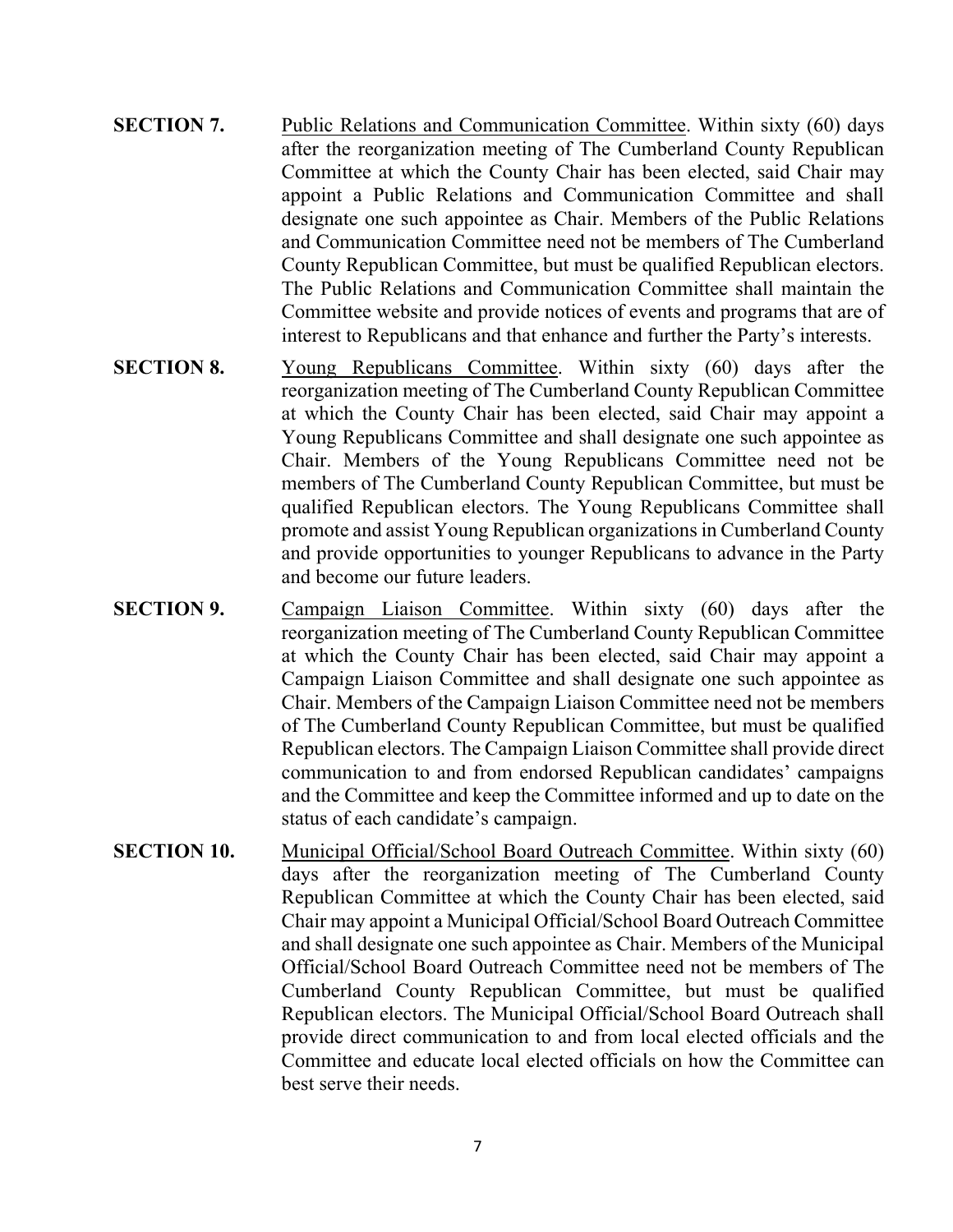- **SECTION 11.** Governor's Club Committee. Within sixty (60) days after the reorganization meeting of The Cumberland County Republican Committee at which the County Chair has been elected, said Chair shall appoint a Governor's Club Committee and shall designate one such appointee as Chair. The Committee shall oversee the operation of the Governor's Club, or any successor organization, the purpose of which shall be to raise funds for The Cumberland County Republican Committee, and to encourage greater involvement of qualified Republican electors in the affairs of The Cumberland County Republican Committee.
- **SECTION 12.** Candidate Development Committee. Within sixty (60) days after the reorganization meeting of The Cumberland County Republican Committee at which the County Chair has been elected, said Chair may appoint a Candidate Development Committee of not less than seven (7) members to serve until the next succeeding reorganization meeting unless removed in accordance with these Bylaws and shall designate one (1) such appointee as Chair. Members of the Candidate Development Committee need not be members of The Cumberland County Republican Committee, but must be qualified Republican electors. At least one (1) member of the Candidate Development Committee shall be an elected member of Republican State Committee, and preference should be given to appointing one (1) member of the Candidate Development Committee that has previously been elected to county, state or federal office. The Candidate Development Committee will focus on the recruitment and development of candidates for countywide office, state senator, state representative or national representative whose election district shall include all or a portion of Cumberland County.
- **SECTION 13.** Bylaws Committee. Within sixty (60) days after the reorganization meeting of The Cumberland County Republican Committee at which the County Chair has been elected, said Chair shall appoint a Bylaws Committee and shall designate one such appointee as Chair. The Committee shall review, consider and propose revisions to these Bylaws.

### **RULE 5 – MEETINGS**

**SECTION 1.** Reorganization Meetings. In gubernatorial election years, the incumbent County Chair shall, within sixty (60) days after the Primary Election held in such years, call a meeting of The Cumberland County Republican Committee for the purpose of reorganization. Such meeting shall be called to convene at a place within Cumberland County at a time to be selected by the incumbent County Chair. At such reorganization meetings, The Cumberland County Republican Committee shall elect a County Chair to serve until the next reorganization meeting and transact any additional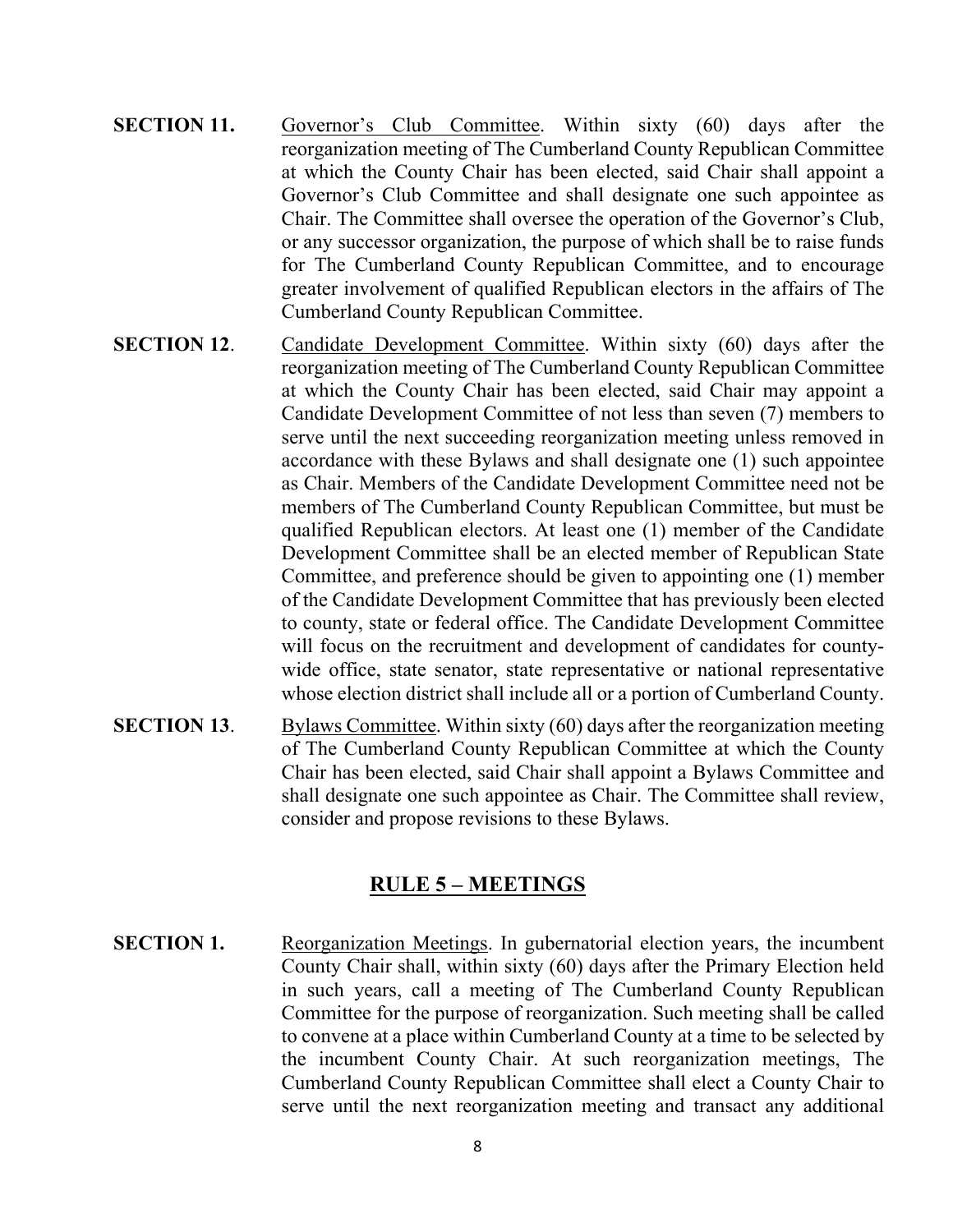business properly presented for consideration. In the event of a disaster declared by the state or federal government that includes Cumberland County, during which public gatherings are prohibited or restricted, the incumbent County Chair may hold the reorganization meeting by means of the Internet or other electronic communications technology in a fashion pursuant to which the members have the opportunity to read or hear the proceedings substantially concurrently with their occurrence, vote on matters submitted to the members, pose questions, make appropriate motions, and comment on the business of the meeting.

- **SECTION 2.** Regular Meeting. The County Chair shall call at least two (2) regular meetings of The Cumberland County Republican Committee annually, one of which shall be the Endorsement Meeting. The Endorsement Meeting is to be held on the Saturday immediately prior to the first day to circulate and file nominating petitions.
- **SECTION 3.** Special Meetings. Special meetings may be called at any time by the County Chair. Upon written request of fifty (50) members of the County Committee, the County Chair shall call a special meeting to consider the matters specified in the request, but no other business. The County Chair shall designate the time and the place within Cumberland County for said special meeting.
- **SECTION 4.** Notice. Notice of all meetings of The Cumberland County Republican Committee shall be given by written notice signed by the County Chair specifying the time, date and location for the meeting as well as the purpose for which said meeting is called. Notice shall be given by the Corresponding Secretary to each Member of The Cumberland County Republican Committee either by personal delivery or by sending a copy thereof: (i) by first-class mail, postage pre-paid and sent to the mailing address for the committee member as listed on the roll prepared by and in the custody of the Corresponding Secretary; (ii) electronic mail sent to the e-mail address for the committee member as listed on the roll prepared by and in the custody of the Corresponding Secretary; or (iii) such other methods for notices of meetings permitted by the Nonprofit Corporation Law of 1988, as amended, or any successor statute thereto. Notices shall be deemed to have been sent when deposited in the United States mail or, in the case of electronic mail, when sent. The Corresponding Secretary is not required to use one universal method of delivering notice and may use different methods for different Committee Members. Notices for all meetings shall be sent at least fifteen (15) days prior to the date of the meeting, except in the case of a bona fide emergency, as determined by the County Chair, a special meeting may be called upon no less than seventytwo (72) hours' notice.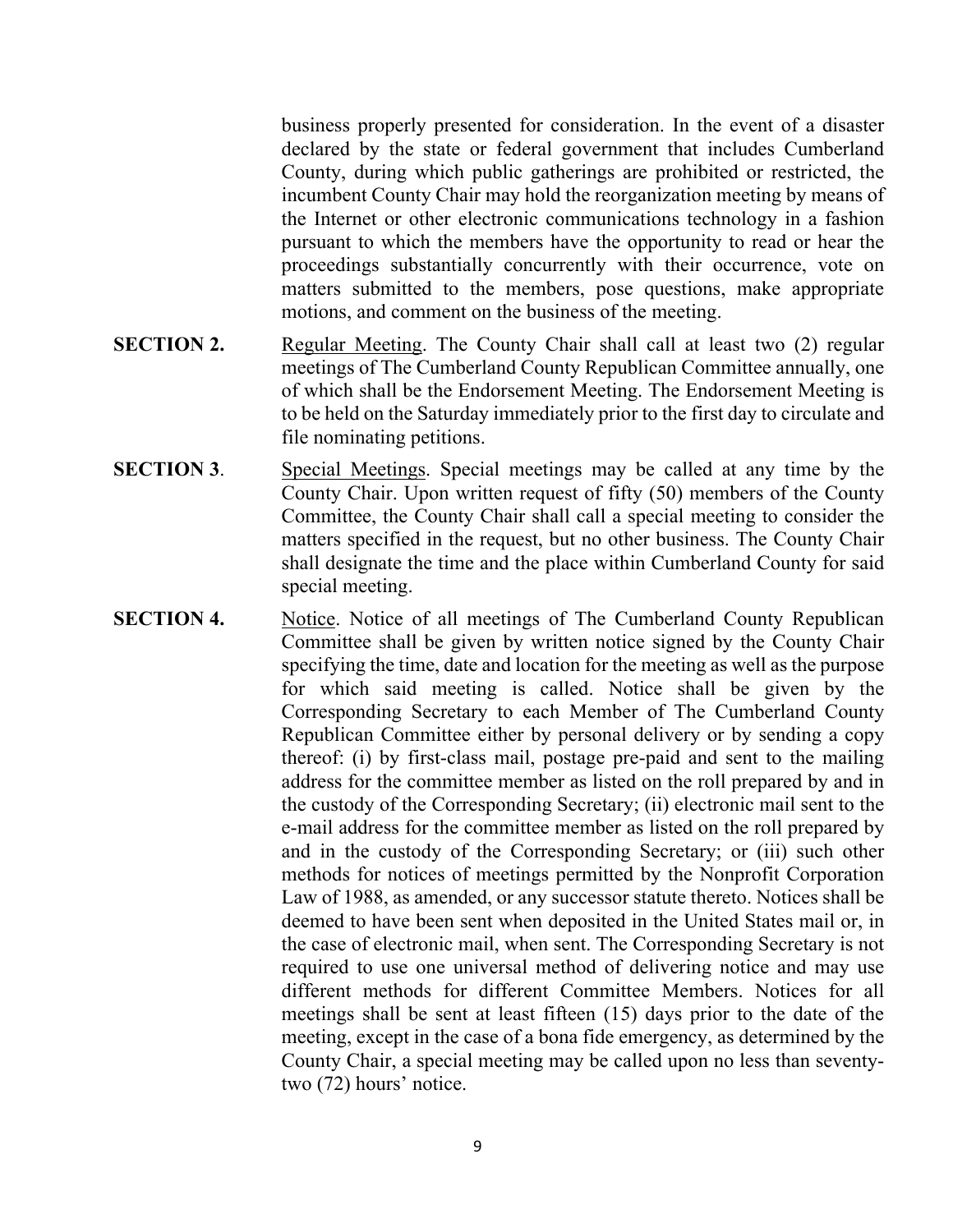- **SECTION 5.** Executive Committee Meetings. Meetings of Executive Committee shall be called by the County Chair.
- **SECTION 6.** Standing Committee Meetings. Meetings of the Standing Committees may be called by the Chair of the respective Committee or the County Chair from time to time as required.
- **SECTION 7.** Parliamentary Procedure. The proceedings of all meetings of The Cumberland County Republican Committee shall be regulated by the provisions of Robert's Rules of Order. The County Chair may appoint a Parliamentarian and an Assistant Parliamentarian, who shall advise the County Chair on parliamentary matters.
- **SECTION 8.** Order of Business Reorganization Meetings. The order of business of a reorganization meeting of The Cumberland County Republican Committee shall be as follows:
	- A. Roll call of members and validation of proxies.
	- B. Nomination and election of County Chair.
	- C. Report of officers to include Treasurer' report.
	- D. Other business.
	- E. Adjournment.
- **SECTION 9.** Order of Business Endorsement Meetings. Endorsement Meetings are to be regular meetings of The Cumberland County Republican Committee and the order of business shall be as follows:
	- A. Roll call of members and validation of proxies.
	- B. Reading of minutes of preceding meeting.
	- C. Reports of officers to include Treasurer's Report.
	- D. Reports of standing committees.
	- E. Consideration of Endorsement of Candidates.
	- F. Unfinished business.
	- G. New business.
	- H. Adjournment.
- **SECTION 10.** Order of Business Regular Meetings. The order of business of the regular meetings of The Cumberland County Republican Committee shall be as follows:
	- A. Roll call of members and validation of proxies.
	- B. Reading of minutes of preceding meeting.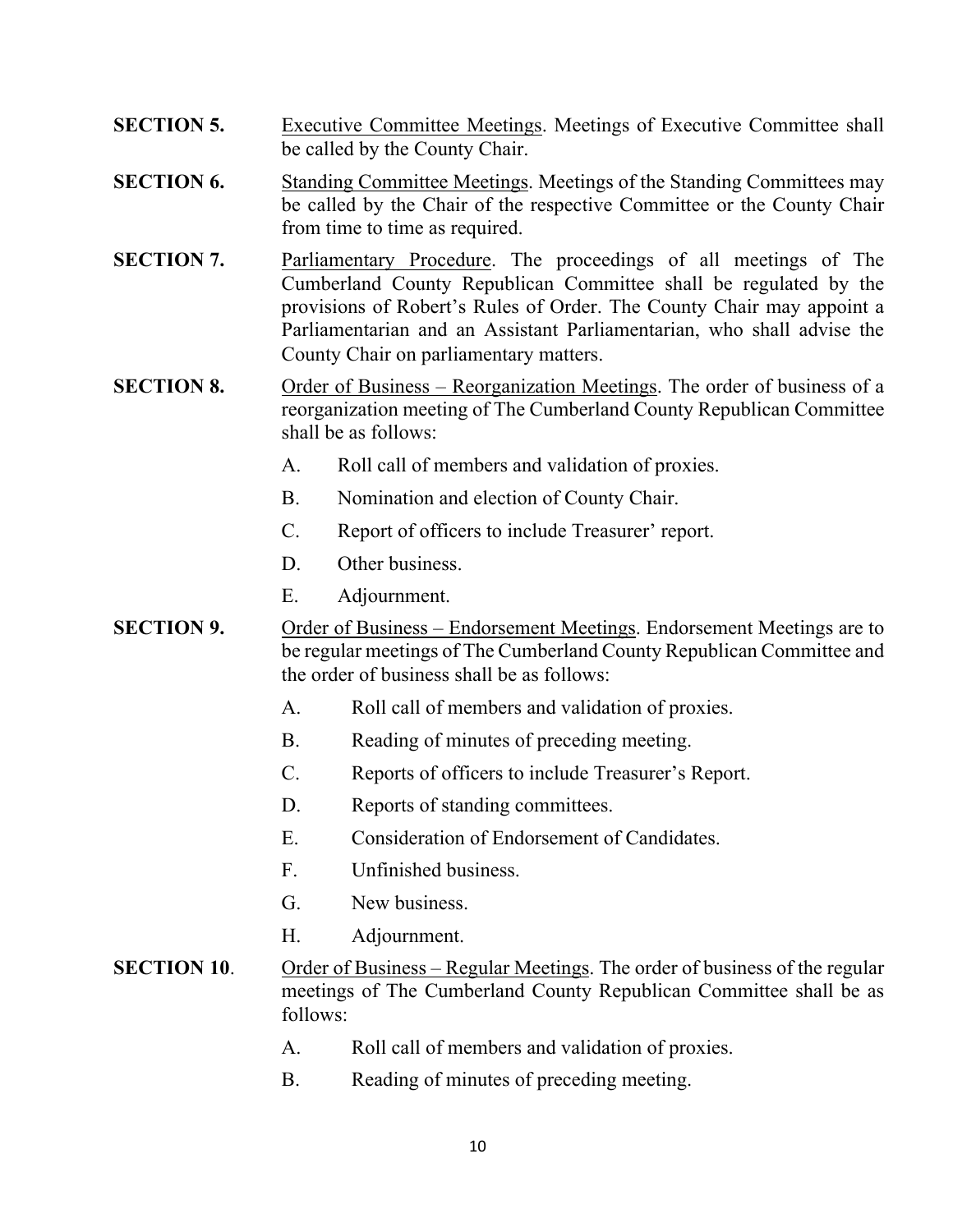- C. Reports of officers to include Treasurer's Report.
- D. Reports of standing committees.
- E. Unfinished business.
- F. New business.
- G. Adjournment.
- **SECTION 11.** Order of Business Special Meetings. The order of business of a special meeting of The Cumberland County Republican Committee shall be as follows:
	- A. Roll call of members and validation of proxies.
	- B. Consideration of matters specified in request for special meeting.
	- C. Adjournment.
- **SECTION 12.** Place of Meetings. Regular or special meetings of the County Committee may be held (i) in person in a location within Cumberland County, Pennsylvania; or (ii) by means of the Internet or other electronic communications technology in a fashion pursuant to which the members have the opportunity to read or hear the proceedings substantially concurrently with their occurrence, vote on matters submitted to the members, pose questions, make appropriate motions and comment on the business of the meeting.

### **RULE 6 – QUORUM**

**SECTION 1.** Quorum. A quorum of The Cumberland County Republican Committee shall consist of a majority of its duly elected or appointed members in person or by proxy.

### **RULE 7 – PROXY**

**SECTION 1.** Proxy. Any absent member of The Cumberland County Republican Committee shall have the power to substitute by proxy any registered Republican elector residing in his or her election district. The proxy shall be in writing and signed by the Committee member giving their proxy. The proxy holder must also sign the proxy, certifying that he or she is a registered Republican residing in the district and that he or she received the proxy from the Committee member. The proxy holder must be present in person at the meeting. No person may vote more than two proxies.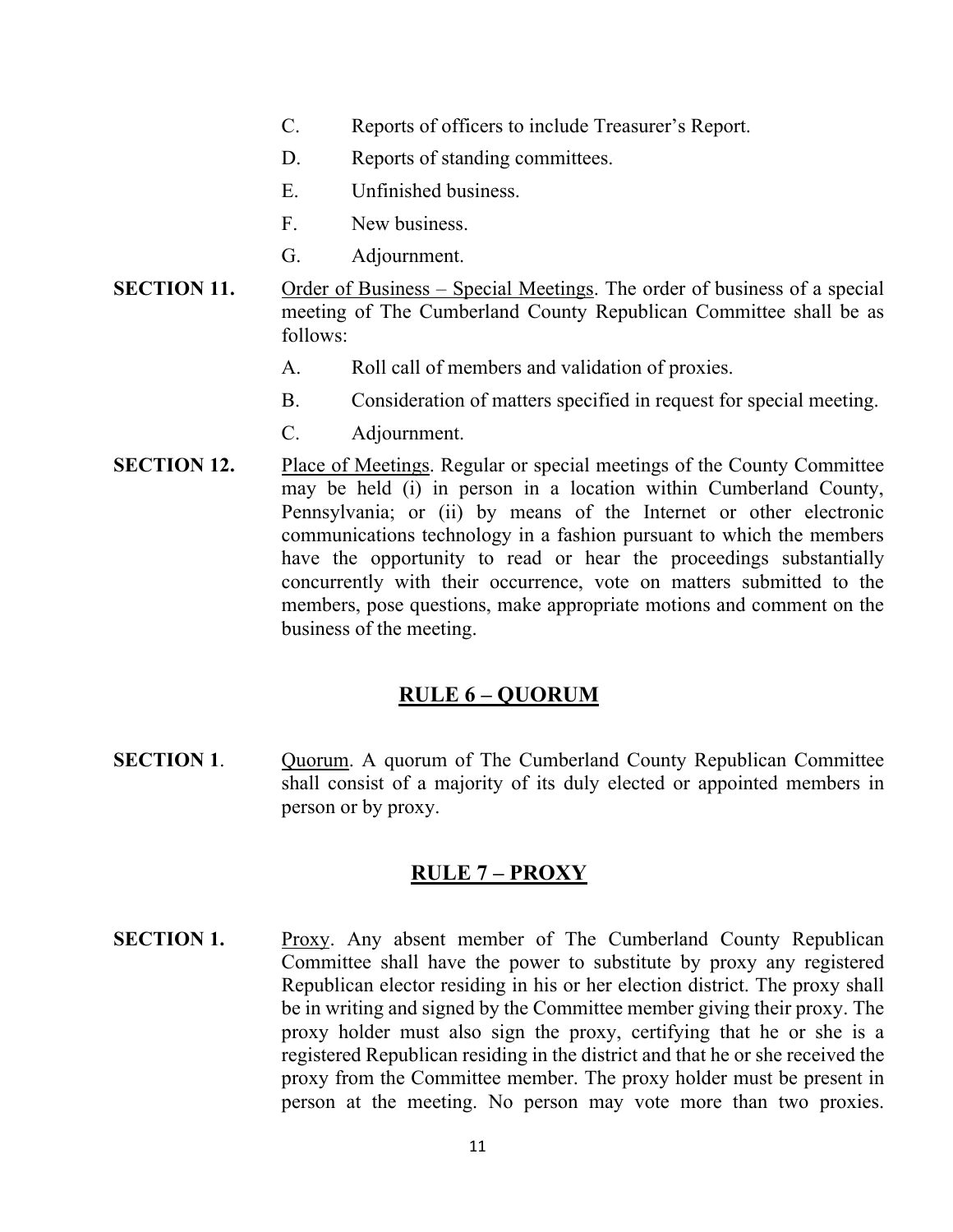Committee members may hold one proxy and be entitled to vote his or her vote and the vote of the proxy. Any challenges to the validity of a proxy are to be decided solely by the County Chair.

#### **RULE 8 – WATCHERS**

**SECTION 1.** Watchers. Watchers for The Cumberland County Republican Committee at the general election or any primary election shall be designated by the County Chair who shall ensure that proper watchers' certificates are issued.

#### **RULE 9 – CANDIDATE VACANCIES**

- **SECTION 1.** County. Any vacancy occurring on the Republican ticket for an office to be voted for by the electors of Cumberland County at large, whether said vacancy arises by reason of death, withdrawal, failure to nominate or any other cause whatsoever, shall be filled by The Cumberland County Republican Committee.
- **SECTION 2.** Republican State Committee. Any vacancy occurring in a Cumberland County seat on the Pennsylvania Republican State Committee shall be filled by the County Chair.
- **SECTION 3.** Legislative District. Any vacancy occurring on the Republican ticket for an office to be voted for solely by the electors of one of the Legislative Districts of Cumberland County shall be filled by The Cumberland County Republican Committee members representing the election districts within said Legislative District. Said members shall be convened for the purpose upon written notice to each member within such group by the County Chair. Any vacancy in the nomination for the State Legislature, after the Primary Election in the Legislative District, of which Cumberland County, or a portion thereof is a part, shall be filled by conferees selected by The Cumberland County Republican Committee from registered voters residing in the Legislative District. The number of conferees shall be fixed as provided by law, or by the Rules of the Republican Party of the Commonwealth of Pennsylvania. In the absence of any such law, or any such provision in the Rules of the Republican Party of the Commonwealth of Pennsylvania, Cumberland County or a portion thereof, shall have its proportionate share of conferees in the same ratio as Republican votes cast by the electors of Cumberland County in the last state-wide election bear to the Republican votes cast for the Legislative District in the last statewide election.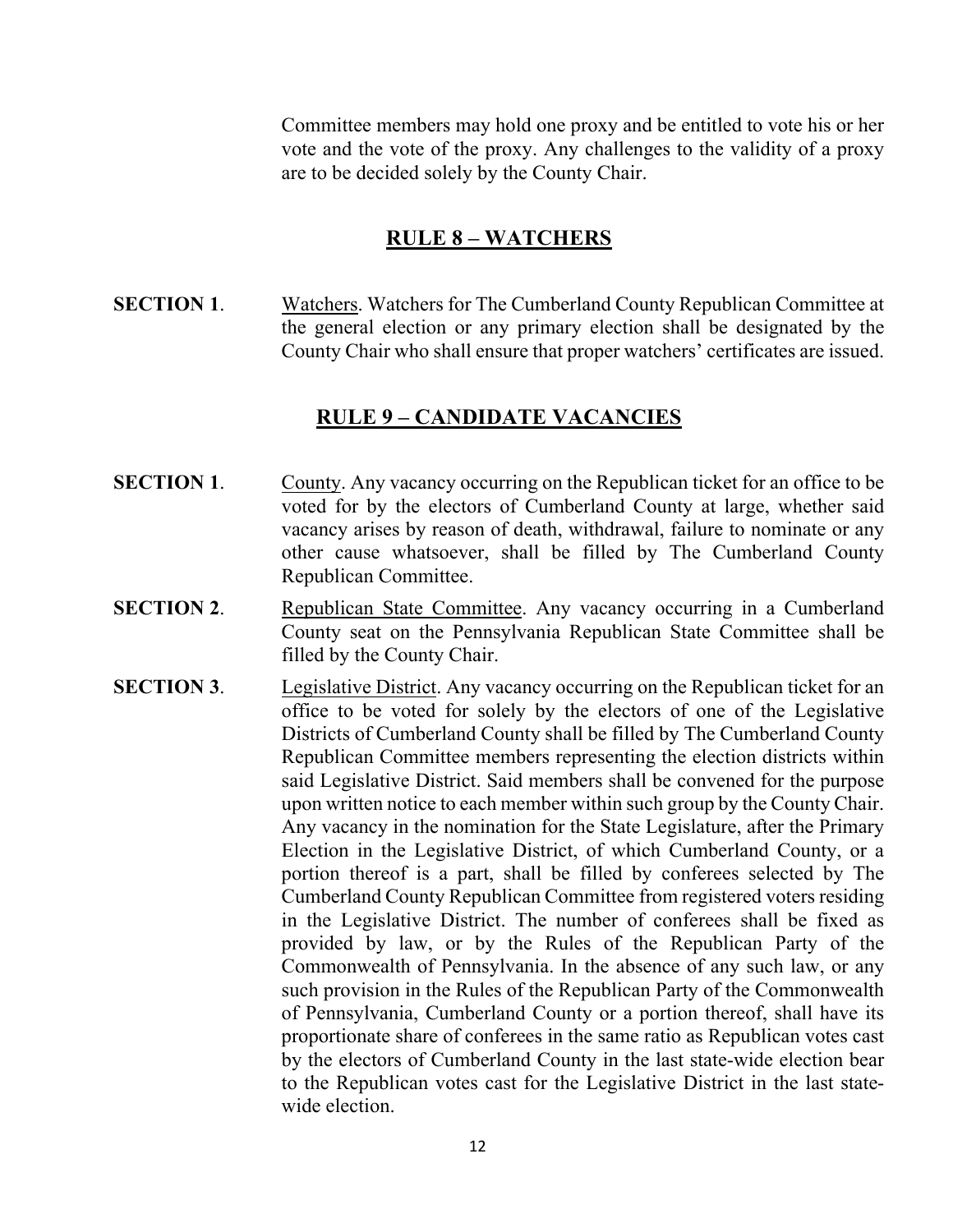- **SECTION 4.** Municipal. Any vacancy occurring on the Republican ticket for an office to be voted solely by electors of any borough, township, ward, precinct or single election district within Cumberland County may be filled by the members of The Cumberland County Republican Committee representing said borough, township, ward, precinct or voting district, as appropriate, at a meeting to be convened as the members thereof may determine.
- **SECTION 5.** Congressional. Any vacancy in the nomination for Congress after the Primary Election in the congressional district of which Cumberland County or a portion thereof is a part, shall be filled by conferees selected by The Cumberland County Republican Committee from registered Republican voters residing in the congressional district. The number of conferees shall be fixed as provided by law, or by the Rules of the Republican Party of the Commonwealth of Pennsylvania. In the absence of any such law, or any such provision in the Rules of the Republican Party of the Commonwealth of Pennsylvania, Cumberland County or a portion thereof shall have its proportionate share of conferees in the same ratio as Republican votes cast by the electors of Cumberland County in the last state-wide election bear to the total Republican votes cast for the congressional district in the last national election.
- **SECTION 6.** Special Election. In the event that a special election shall be called to fill a vacancy in any office to be voted for by the electors of Cumberland County at large, nomination for such office shall be made in accordance with Section 1 of this Rule.

In the event a special election shall be called to fill a vacancy in any office to be voted upon by the electors of any legislative district of Cumberland County, nomination for such office shall be made in accordance with Section 3 of this Rule.

In the event a special election shall be called to fill a vacancy in any office to be voted upon by the electors of any congressional district of which Cumberland County or a portion thereof is a part, nomination for such office shall be made in accordance with Section 5 of this Rule.

**SECTION 7.** For the purpose of the party endorsement process for Legislative Congressional Districts, representing portions of Cumberland County, for each such office to be considered, only those members of the Cumberland County Republican Committee who reside in, and represent, the election districts or precincts within the geographical boundaries of the District in question shall have standing for the purposes of voting to endorse a candidate for the District in question. Notwithstanding the foregoing, however, all members of The Cumberland County Republican Committee may speak on the issue of endorsement of any candidate representing any part of Cumberland County.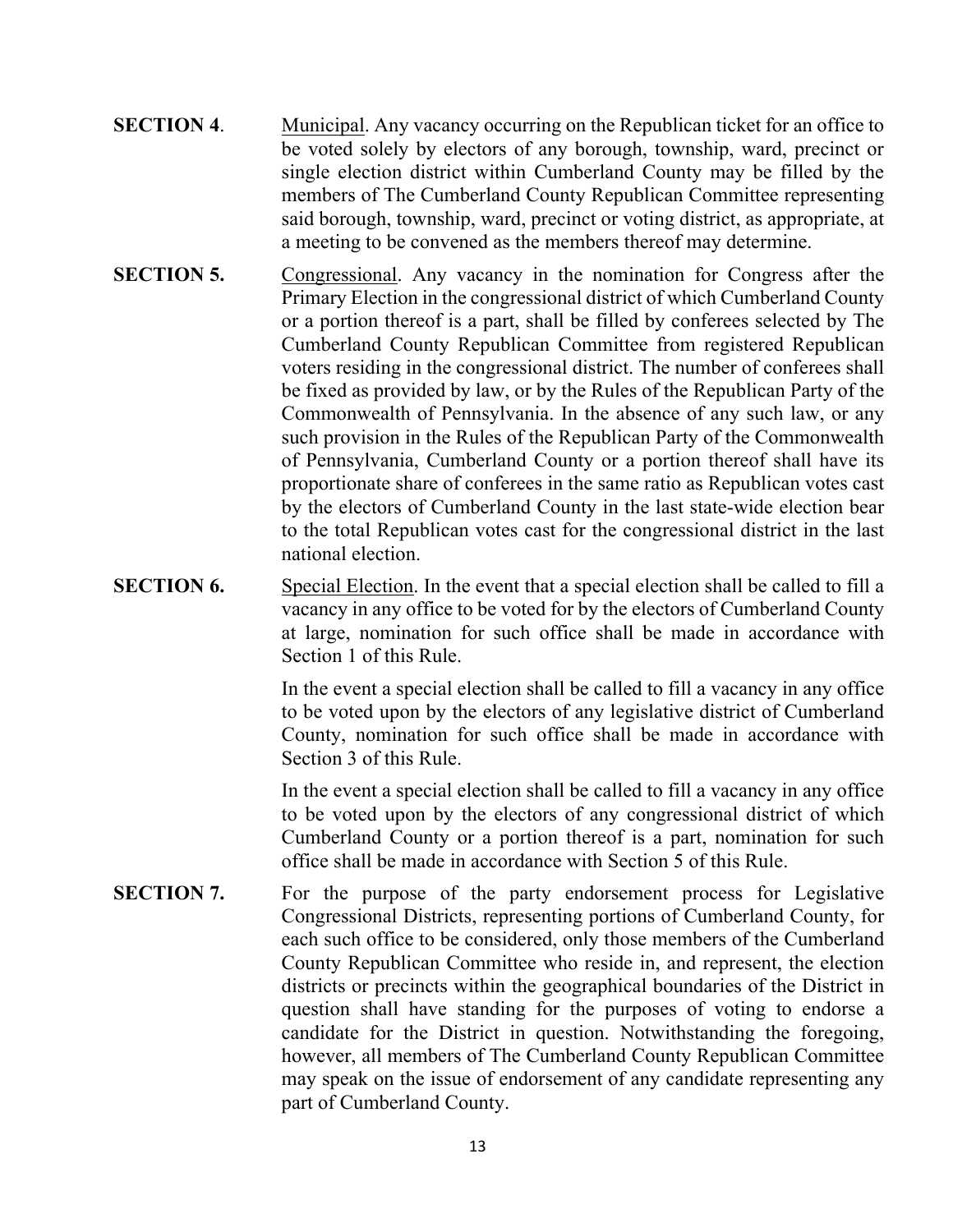### **RULE 10 – ENDORSEMENTS**

- **SECTION 1.** The Cumberland County Republican Committee shall consider, at the Endorsement Meeting immediately prior to respective primary election, whether to endorse in elections for all County-wide offices, State Representative in which some or all of the district is in Cumberland County and State Senator in which some or all of the district is in Cumberland County.
- **SECTION 2.** Any candidate seeking the endorsement of The Cumberland County Republican Committee must notify the County Chair of his or her request to be considered for endorsement no later than twenty-one (21) days prior to the first day to circulate and file nomination petitions. Any candidate failing to provide such notice will be ineligible for endorsement unless the County Chair determines extenuating circumstances warrant a waiver of the requirement. For purposes of this Section, the withdrawal of a candidate or decision of an incumbent not to seek reelection during or immediately prior to the aforementioned twenty-one (21) day period constitutes extenuating circumstances.
- **SECTION 3.** All candidates seeking the endorsement of The Cumberland County Republican Committee will be presented with and must complete a questionnaire prepared by the Candidate Interview Committee. All candidates seeking endorsement must also be interviewed by the Candidate Interview Committee. The chair of the Candidate Interview Committee may set reasonable deadlines for completing questionnaires and interviews, and the Candidate Interview Committee may rule a candidate ineligible for endorsement if that candidate fails to meet those deadlines. All candidate interviews are to be limited to the candidate and the members of the Candidate Interview Committee; no other County Committee members or officers, campaign staff or other parties are allowed to be present. The Candidate Interview Committee may prescribe an abbreviated questionnaire and shorter interview process for incumbent candidates. For all purposes under these Bylaws, a candidate seeking the endorsement of The Cumberland County Republican Committee for the first time for that office, regardless of whether that candidate currently occupies or has previously occupied the office he or she is seeking, will not be treated as an incumbent and must satisfy all expectations and requirements of Candidate Interview Committee and these Bylaws applying to new candidates.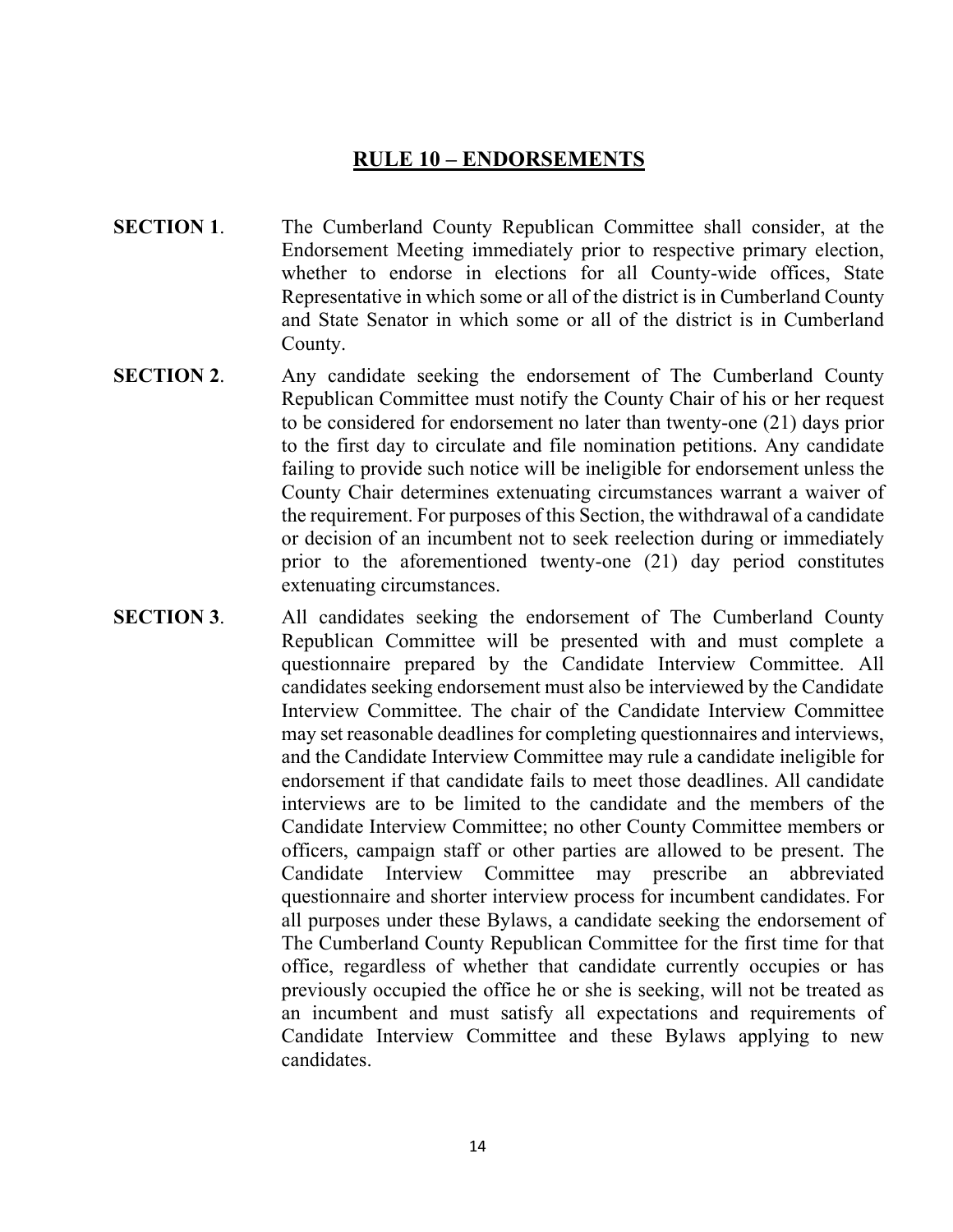- **SECTION 4.** The Candidate Interview Committee will, upon receiving all candidate questionnaires and completing all interviews, deliberate and consider whether and whom to endorse in the respective races. The Candidate Interview Committee will prepare a report of its recommendations and deliver the report to the County Chair prior to the Endorsement Meeting. The recommendations of the Candidate Interview Committee are to remain confidential prior to the Endorsement Meeting. The Candidate Interview Committee must, however, cause all candidate questionnaires to be made available electronically to all Committee members at least three (3) days prior to the Endorsement Meeting.
- **SECTION 5.** For the purpose of the party endorsement process for legislative districts, representing portions of Cumberland County, for each such office to be considered, only those members of the Cumberland County Republican Committee who represent the election districts or precincts within the geographical boundaries of the legislative district in question shall have standing for the purposes of voting to endorse a candidate for the District in question. Notwithstanding the foregoing, however, all members of The Cumberland County Republican Committee may speak on the issue of endorsement of any candidate representing any part of Cumberland County.
- **SECTION 6.** At the Endorsement Meeting, endorsement will be considered on a peroffice basis in an order selected by the County Chair.
- **SECTION 6.** Uncontested Races. Candidates for uncontested offices shall address the committee for a maximum of three minutes, followed by seven minutes for questions and answers from members of the full Committee.

After the candidates have spoken, the Candidate Interview Committee will make its recommendation of whether the Committee should endorse the candidates for that office.

The Committee will then vote on whether to endorse the candidates presented. The County Chair will call for a single vote on whether to endorse the presented candidates for the office in question. The vote will initially be by voice, subject to a Committee member's right to request a secret ballot. If the candidate receives sixty percent (60%) of the votes cast, that candidate will be endorsed.

For purposes of these Bylaws, an office for which more than one person is elected (such as, but not limited to, County Commissioner) will be considered uncontested if the number of candidates seeking that office is equal to or less than the seats on the Republican primary ballot.

**SECTION 7.** Contested Races. Candidates for contested offices shall address the committee for a maximum of five minutes. There will be seven minutes for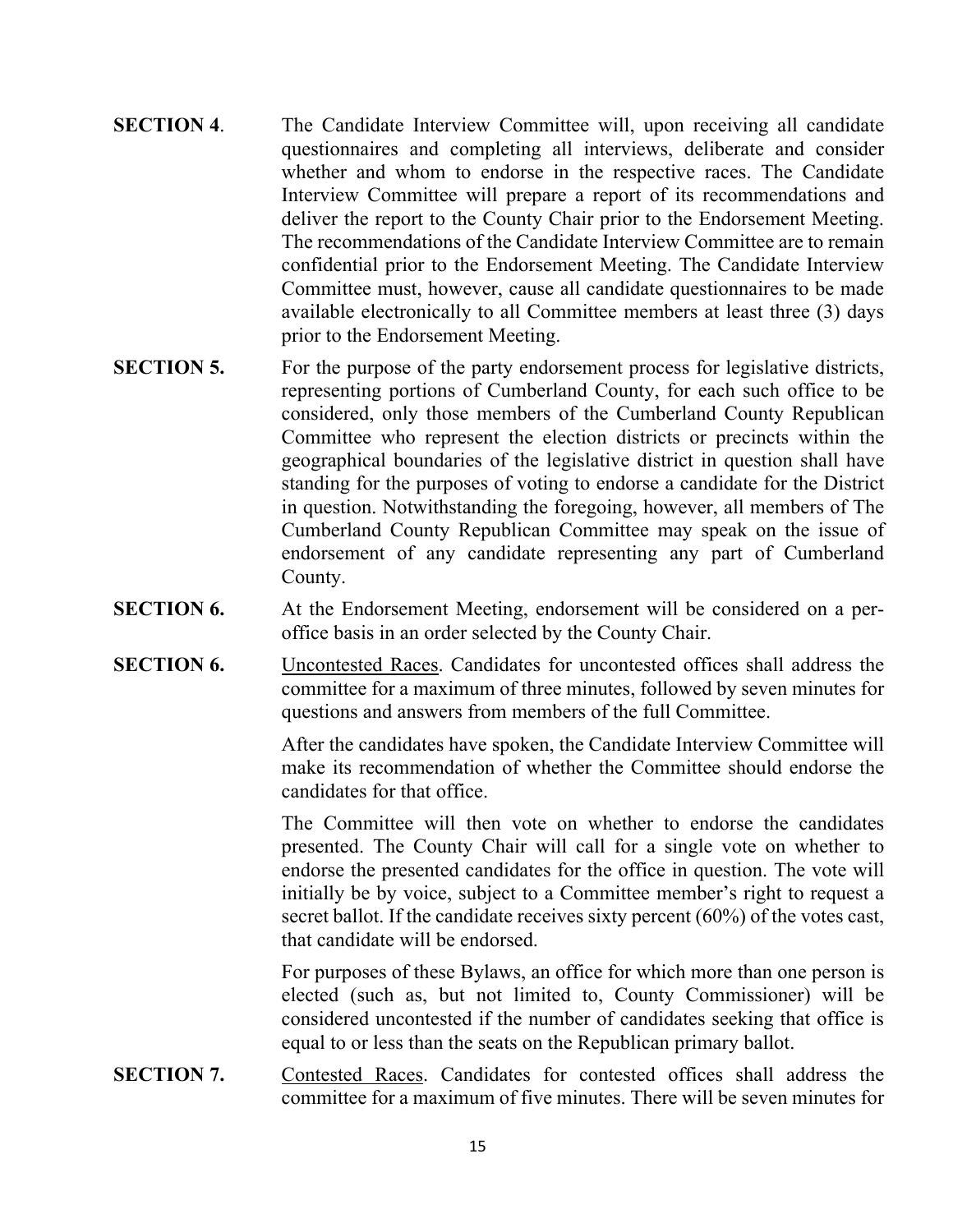questions and answers from members of the full committee to each candidate. Candidates for office will not be present while other candidates for the same office are speaking or answering questions.

After all candidates for an office have spoken, the Candidate Interview Committee will make its recommendation of whether the County Committee should endorse a candidate for that office. The County Committee will then vote on whether to endorse in the race for that office. If a simple majority of the members present vote to endorse, the Cumberland County Republican Committee shall then proceed to determining which candidate to endorse. The vote on whether to endorse will initially be by voice, subject to a Committee member's right to request a secret ballot.

If the Committee votes to endorse, the Candidate Interview Committee shall make a recommendation of whom to endorse. The County Committee will then proceed to vote by secret ballot. Each ballot must contain votes for a number of candidates equal to offices being filled. Any ballot containing votes for a number of candidates more than or less than the number of offices being considered will be discarded and not count towards the threshold for endorsement.

To be endorsed, a candidate must receive sixty percent (60%) of the votes cast. Any candidate receiving sixty percent (60%) of the votes cast shall be declared an endorsed candidate.

In the event that no candidate, or fewer candidates than the number for whom endorsement is sought, receives at least sixty percent (60%) of the votes cast on the first ballot, then subsequent ballots shall be taken. The threshold for endorsement on each subsequent ballot is sixty percent (60%) of the votes cast.

For each subsequent ballot, the candidate who received lowest number of votes on the prior ballot will not be considered on the subsequent ballot. This process shall repeat until such time as candidates are endorsed for all offices for which endorsement is being sought, or if the number of candidates remaining equals the number for which endorsement is sought, plus one.

Once the number of candidates remaining equals the number for which endorsement is sought, plus one, up to two (2) final ballots shall be taken. If no candidate receives sixty percent (60%) of the votes cast on the first final ballot, then a second final ballot shall be taken, and if no candidate receives sixty percent (60%) of the votes cast on the second final ballot, then no endorsement will be made in that race. If on a final ballot an endorsement is made on one or more, but not all, of the positions for which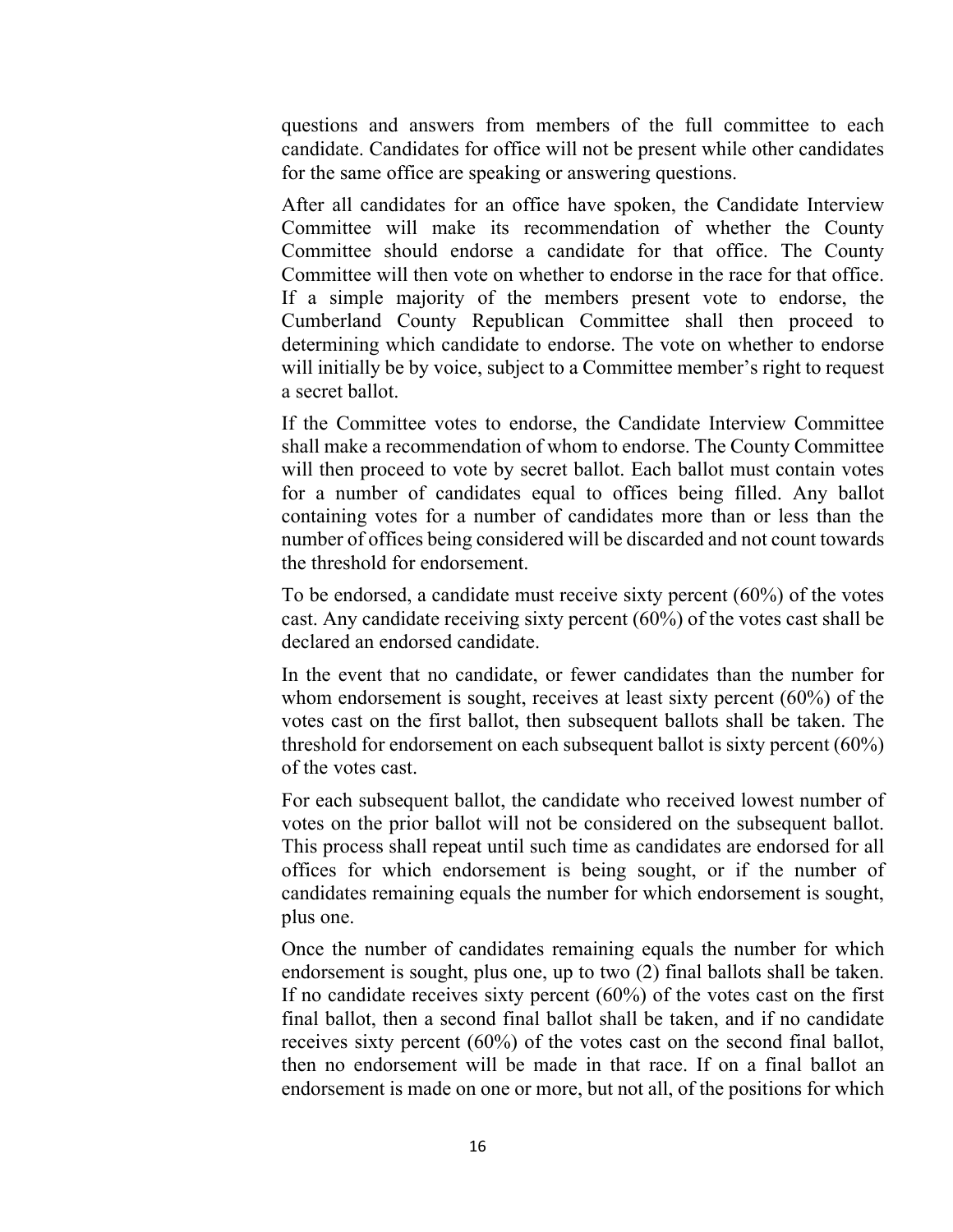endorsement is sought, then up to two (2) final ballots shall be taken on the remaining office pursuant to the procedure set forth above.

#### **RULE 11 – AMENDMENTS TO BYLAWS**

**SECTION 1.** Amendments to the Bylaws may be proposed by a Bylaws Committee or by any member of The Cumberland County Republican Committee: Any proposed amendment shall be in writing and shall be submitted to the County Chair. The County Chair may refer the proposed amendment to committee for review and recommendation. Any proposed amendment submitted may be presented to The Cumberland County Republican Committee for action at the next meeting of The Cumberland County Republican Committee provided the proposed amendment is submitted at least thirty (30) days prior to said meeting. If the proposed amendment is not submitted within thirty (30) days prior to the next meeting of The Cumberland County Republican Committee, then the proposed amendment shall be submitted to The Cumberland County Republican Committee for action at the next subsequent meeting of The Cumberland County Republican Committee. Provided that there are sufficient members of The Cumberland County Republican Committee present to constitute a quorum, these Bylaws may be amended by a two-thirds vote of The Cumberland County Republican Committee present, whether in person at the meeting or represented by valid proxies.

#### **RULE 12 – SUSPENSION OF RULES OR BYLAWS**

**SECTION 1.** Suspension of any Rule or Bylaw shall require a two-thirds affirmative vote of the members present in person or represented by valid proxies.

### **RULE 13 – RECALL OR REMOVAL**

**SECTION 1.** Upon petition signed by a majority of all members of The Cumberland County Republican Committee a special meeting shall be convened for the purpose of replacing the County Chair elected under the Bylaws. One of the Deputy County Chairs shall preside as determined by seniority. Recall of the Chair shall be by two-thirds affirmative vote of the entire County Committee. No proxy shall be allowed. A new County Chair shall be selected at the recall meeting in accordance with these Bylaws.